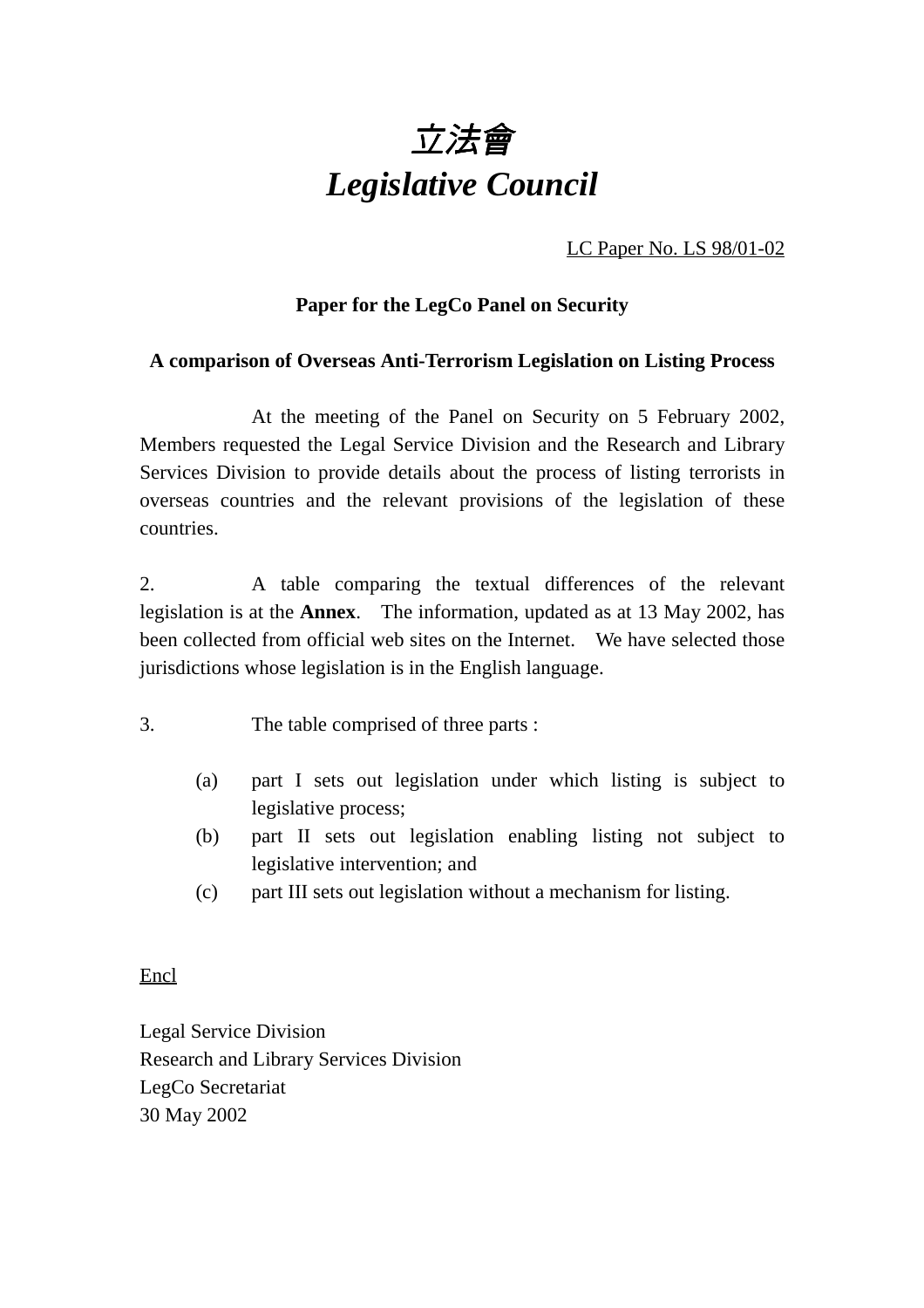#### **I. LISTING SUBJECT TO LEGISLATIVE PROCESS**

| <b>JURISDICTIONS</b>  | <b>LEGISLATION AND</b><br><b>COMMENCEMENT</b>                                                                                          | <b>PURPOSE</b>                                                                                                                                                                                                  | <b>LISTING</b>                                                                                                                                        | <b>AMENDMENT</b>                                                                                                                                                                                                                                                                                                                                                                                                                                                                                                                                                                                                                                                                                                        | <b>REMARKS</b>                                                                                                                                                                                                                                                                                                                                                                                                                                                                                                                                                                                                                                                                                                                                                                                                                                                                                                                                                                                                                                                                                                                                                                                                                                                                                                      |
|-----------------------|----------------------------------------------------------------------------------------------------------------------------------------|-----------------------------------------------------------------------------------------------------------------------------------------------------------------------------------------------------------------|-------------------------------------------------------------------------------------------------------------------------------------------------------|-------------------------------------------------------------------------------------------------------------------------------------------------------------------------------------------------------------------------------------------------------------------------------------------------------------------------------------------------------------------------------------------------------------------------------------------------------------------------------------------------------------------------------------------------------------------------------------------------------------------------------------------------------------------------------------------------------------------------|---------------------------------------------------------------------------------------------------------------------------------------------------------------------------------------------------------------------------------------------------------------------------------------------------------------------------------------------------------------------------------------------------------------------------------------------------------------------------------------------------------------------------------------------------------------------------------------------------------------------------------------------------------------------------------------------------------------------------------------------------------------------------------------------------------------------------------------------------------------------------------------------------------------------------------------------------------------------------------------------------------------------------------------------------------------------------------------------------------------------------------------------------------------------------------------------------------------------------------------------------------------------------------------------------------------------|
|                       | <b>DATE</b>                                                                                                                            |                                                                                                                                                                                                                 |                                                                                                                                                       |                                                                                                                                                                                                                                                                                                                                                                                                                                                                                                                                                                                                                                                                                                                         |                                                                                                                                                                                                                                                                                                                                                                                                                                                                                                                                                                                                                                                                                                                                                                                                                                                                                                                                                                                                                                                                                                                                                                                                                                                                                                                     |
| <b>United Kingdom</b> | <b>Terrorism Act 2000</b><br>20 July 2000<br>(as amended by the<br>Anti-Terrorism, Crime<br>and Security Act 2001<br>20 December 2001) | To reform and extend<br>existing counter-terrorist<br>legislation, building on the<br>proposals in the<br>Government's consultation<br>document Legislation<br>against terrorism published<br>in December 1998. | • Under section 3, an organisation is proscribed if it<br>is listed in Schedule 2 or it operates under the same<br>name as an organisation so listed. | • The Secretary of State may by order add an<br>organisation to Schedule 2 if he believes that it is<br>concerned in terrorism, remove an organisation<br>from that Schedule, or amend the Schedule in<br>some other way.<br>An application may be made to the Secretary of<br>State for removing an organisation from Schedule<br>2. If the application is refused, the applicant may<br>appeal to the Proscribed Organisations Appeal<br>Commission which shall allow any appeal if it<br>considers that the decision to refuse is flawed<br>when considered in the light of the principles of<br>judicial review. A party to an appeal may bring a<br>further appeal on a question of law to the Court of<br>Appeal. | • Under section 123 of the <i>Terrorism Act 2000</i> , an<br>order shall not be made by the Secretary of State<br>unless a draft has been laid before and approved by<br>resolution of each House of Parliament. An order<br>may be made without a draft having been approved<br>if:<br>the Proscribed Organisations Appeal<br>Commission makes an order; or<br>the Secretary of State is of the opinion that it is<br>necessary by reason of urgency.<br>• The Order made without an approved draft shall<br>contain a declaration of the Secretary's opinion;<br>and shall cease to have effect at the end of the<br>period of 40 days beginning with the day on which<br>the Secretary makes the Order, unless a resolution<br>approving the Order is passed by each House<br>during that period.<br>• The proscribed organisations listed in Schedule 2<br>of the <i>Terrorism Act 2000</i> are:<br>The Irish Republican Army, Cumann na mBan,<br>Fianna na hEireann, the Red Hand Commando.<br>Saor Eire, the Ulster Freedom Fighters, the Ulster<br>Volunteer Force, the Irish National Liberation<br>Army, the Irish People's Liberation Organisation,<br>the Ulster Defence Association, the Loyalist<br>Volunteer Force, the Continuity Army Council, the<br>Orange Volunteers and the Red Hand Defenders. |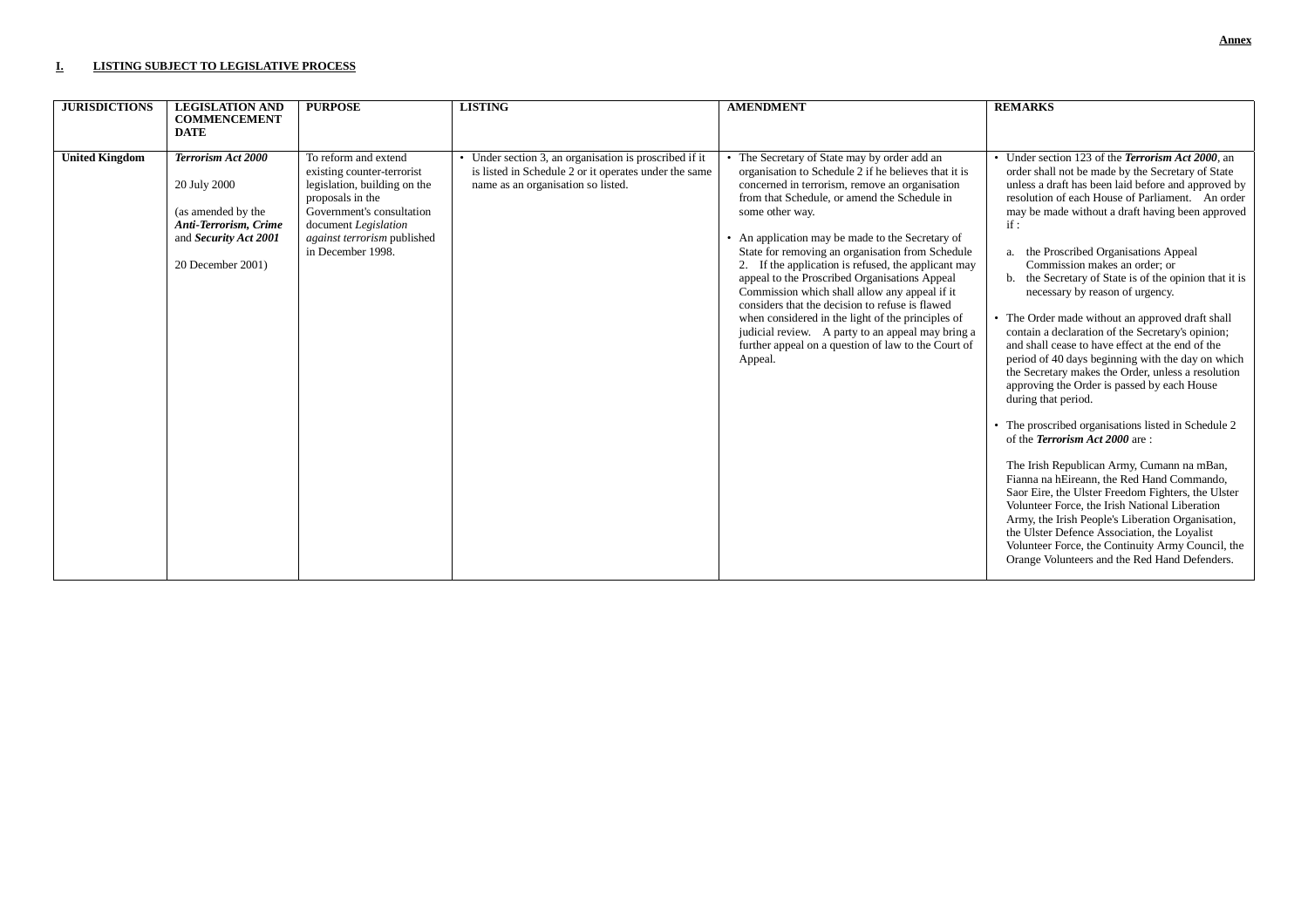| <b>JURISDICTIONS</b> | <b>LEGISLATION AND</b><br><b>COMMENCEMENT</b><br><b>DATE</b>                                                                        | <b>PURPOSE</b>                                                                                                                                                                                                                                                                                                                                                                                                                                                           | <b>LISTING</b>                                                                                                                                                                                                                                                                                                                                                                                                                                                                                                                                                                                                                                                                                                                                                                                                                                                                                                                                                                                                                                                                                                                     | <b>AMENDMENT</b>                                                                                                                                                                                                                                                                                                                                                                                                                                                                                                                                                                                                                                                                                                                                                                                                                                                                                            | <b>REMARKS</b>                                                                                                                                                                                                                                                                                                                                                                                                                                                                                                                                                                                                                                                                                                                                                                                                                                                                                                                                                                                                                                                                                                                                                                                                                                                                                                                                                                                                                              |
|----------------------|-------------------------------------------------------------------------------------------------------------------------------------|--------------------------------------------------------------------------------------------------------------------------------------------------------------------------------------------------------------------------------------------------------------------------------------------------------------------------------------------------------------------------------------------------------------------------------------------------------------------------|------------------------------------------------------------------------------------------------------------------------------------------------------------------------------------------------------------------------------------------------------------------------------------------------------------------------------------------------------------------------------------------------------------------------------------------------------------------------------------------------------------------------------------------------------------------------------------------------------------------------------------------------------------------------------------------------------------------------------------------------------------------------------------------------------------------------------------------------------------------------------------------------------------------------------------------------------------------------------------------------------------------------------------------------------------------------------------------------------------------------------------|-------------------------------------------------------------------------------------------------------------------------------------------------------------------------------------------------------------------------------------------------------------------------------------------------------------------------------------------------------------------------------------------------------------------------------------------------------------------------------------------------------------------------------------------------------------------------------------------------------------------------------------------------------------------------------------------------------------------------------------------------------------------------------------------------------------------------------------------------------------------------------------------------------------|---------------------------------------------------------------------------------------------------------------------------------------------------------------------------------------------------------------------------------------------------------------------------------------------------------------------------------------------------------------------------------------------------------------------------------------------------------------------------------------------------------------------------------------------------------------------------------------------------------------------------------------------------------------------------------------------------------------------------------------------------------------------------------------------------------------------------------------------------------------------------------------------------------------------------------------------------------------------------------------------------------------------------------------------------------------------------------------------------------------------------------------------------------------------------------------------------------------------------------------------------------------------------------------------------------------------------------------------------------------------------------------------------------------------------------------------|
| Canada               | <b>United Nations</b><br>Suppression of<br><b>Terrorism Regulations</b><br>(made under the United<br>Nations Act)<br>2 October 2001 | To implement the United<br>Nations Security Council<br>Resolution 1373 (UNSCR<br>$1373$ ).                                                                                                                                                                                                                                                                                                                                                                               | • A "listed person" is defined to mean :<br>a. Usama bin Laden or his associates as defined<br>in section 1 of the United Nations Afghanistan<br>Regulations, and<br>b. a person whose name is listed in the schedule<br>to the Regulations in accordance with<br>section 2.<br>• Under section 1 of the United Nations Afghanistan<br>Regulations, Usama bin Laden or his associates<br>means Usama bin Laden or any individual or entity<br>associated with him according to the Committee of<br>the Security Council, including those in the Al-<br>Qaida organization.<br>• Under section 2, a person whose name is listed in<br>the schedule is a person who there are reasonable<br>grounds to believe :<br>a. has carried out, attempted to carry out,<br>participated in or facilitated the carrying out of<br>a terrorist activity;<br>b. is controlled directly or indirectly by any<br>person conducting any of the activities set out<br>in paragraph $(a)$ ; or<br>c. is acting on behalf of, at the direction of, or in<br>association with any person conducting any of<br>the activities set out in paragraph (a). | • A listed person may apply in writing to the<br>Solicitor General for his name to be removed from<br>the schedule. The Solicitor General may, after<br>reviewing the application, recommend to the<br>Governor in Council that the applicant be removed<br>from the schedule, if there are reasonable grounds<br>for removal.                                                                                                                                                                                                                                                                                                                                                                                                                                                                                                                                                                              | • Under section 19 of the Statutory Instruments Act,<br>every statutory instrument issued, made or<br>established, shall stand permanently referred to<br>any Committee of the House of Commons, of the<br>Senate or of both Houses of Parliament that may<br>be established for the purpose of reviewing and<br>scrutinizing the statutory instruments.<br>• The Standing Joint Committee for the Scrutiny of<br>Regulations monitors the exercise of regulatory<br>power on behalf of Parliament. The Committee<br>checks the instruments against the criteria<br>approved by the Senate and the House of<br>Commons at the beginning of each session of<br>Parliament.<br>• When the Committee finds a problem with a<br>statutory instrument, it tells the regulation-making<br>authority and suggests solutions. Where the<br>Committee and the regulation-making authority<br>are unable to agree on a solution, the Committee<br>may make a report drawing the matter to the<br>attention of both Houses of Parliament. Where<br>the instrument is made by the Governor in<br>Council, the Committee is also authorized, under<br>the Standing Orders of the House of Commons, to<br>make a report to the House of Commons proposing<br>the disallowance of the instrument. A<br>disallowance resolution, if not rejected, becomes<br>an Order of the House enjoining the Governor in<br>Council to revoke the statutory instrument. |
|                      | The Anti-Terrorism Act<br>24 December 2001                                                                                          | Part I of the Act amends the<br>Criminal Code to implement<br>international conventions<br>related to terrorism, to create<br>offences related to terrorism,<br>including the financing of<br>terrorism and the<br>participation, facilitation and<br>carrying out of terrorist<br>activities, and to provide a<br>means by which property<br>belonging to terrorist groups,<br>or property linked to terrorist<br>activities, can be seized,<br>retained and forfeited. | • Section 83.05 provides that the Governor in<br>Council may, by regulation, establish a list on<br>which the Governor in Council may place any<br>entity if, on the recommendation of the Solicitor<br>General of Canada, the Governor in Council is<br>satisfied that there are reasonable grounds to<br>believe that:<br>the entity has knowingly carried out, attempted<br>a.<br>to carry out, participated in or facilitated a<br>terrorist activity; or<br>the entity is knowingly acting on behalf of, at<br>b.<br>the direction of or in association with an entity<br>referred to in paragraph (a).<br>• The Solicitor General may make a<br>recommendation only if he has reasonable grounds<br>to believe that the entity to which the<br>recommendation relates is an entity referred to in<br>paragraphs (a) or (b).                                                                                                                                                                                                                                                                                                  | On application in writing by a listed entity, the<br>Solicitor General shall decide whether there are<br>reasonable grounds to recommend to the Governor<br>in Council that the applicant no longer be a listed<br>entity.<br>The applicant may apply to a judge for judicial<br>review of the decision of the Solicitor General.<br>The Solicitor General shall cause to be published<br>in the gazette notice of a final order of a court that<br>the applicant no longer be a listed entity.<br>The Solicitor General shall review the list two<br>years after the establishment of the list, and every<br>two years after that. A listed entity may not make<br>another application to the Solicitor General except<br>if there has been a material change in its<br>circumstances since the time when the entity made<br>its last application or if the Solicitor General has<br>completed the review. |                                                                                                                                                                                                                                                                                                                                                                                                                                                                                                                                                                                                                                                                                                                                                                                                                                                                                                                                                                                                                                                                                                                                                                                                                                                                                                                                                                                                                                             |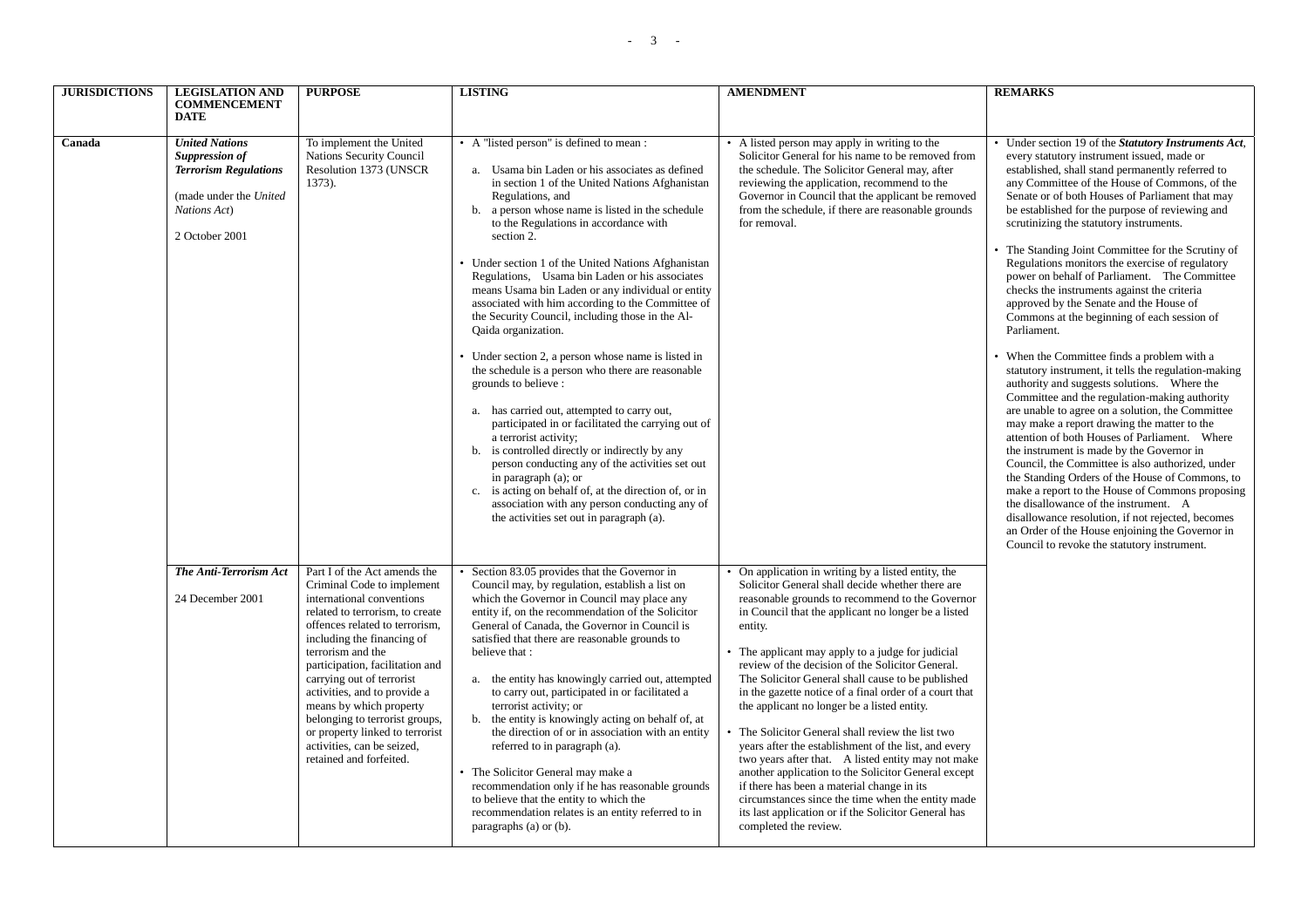| <b>JURISDICTIONS</b> | <b>LEGISLATION AND</b><br><b>COMMENCEMENT</b><br><b>DATE</b>                                                                                              | <b>PURPOSE</b>                                                                                                                  | <b>LISTING</b>                                                                                                                                                                                                                                                                                                                                                                                                                                                                                                                                                                                                                                                                            | <b>AMENDMENT</b>                                                                                                                                                                                                                                                                                                                                                                                                                                                                                                                                                                                                                                                                                                                                                                                                                                                                                                                                   | <b>REMARKS</b>                                                                                                                                                                                                                                                                                                                                                                                                                                                                                                                                                                                                                                                                                                                                                                                                                                                                                                                                                                                                                                                                                                                                                                                                                                                                                                                                                                                                                                                                                                                                                                                                                                                      |
|----------------------|-----------------------------------------------------------------------------------------------------------------------------------------------------------|---------------------------------------------------------------------------------------------------------------------------------|-------------------------------------------------------------------------------------------------------------------------------------------------------------------------------------------------------------------------------------------------------------------------------------------------------------------------------------------------------------------------------------------------------------------------------------------------------------------------------------------------------------------------------------------------------------------------------------------------------------------------------------------------------------------------------------------|----------------------------------------------------------------------------------------------------------------------------------------------------------------------------------------------------------------------------------------------------------------------------------------------------------------------------------------------------------------------------------------------------------------------------------------------------------------------------------------------------------------------------------------------------------------------------------------------------------------------------------------------------------------------------------------------------------------------------------------------------------------------------------------------------------------------------------------------------------------------------------------------------------------------------------------------------|---------------------------------------------------------------------------------------------------------------------------------------------------------------------------------------------------------------------------------------------------------------------------------------------------------------------------------------------------------------------------------------------------------------------------------------------------------------------------------------------------------------------------------------------------------------------------------------------------------------------------------------------------------------------------------------------------------------------------------------------------------------------------------------------------------------------------------------------------------------------------------------------------------------------------------------------------------------------------------------------------------------------------------------------------------------------------------------------------------------------------------------------------------------------------------------------------------------------------------------------------------------------------------------------------------------------------------------------------------------------------------------------------------------------------------------------------------------------------------------------------------------------------------------------------------------------------------------------------------------------------------------------------------------------|
| <b>Singapore</b>     | <b>United Nations (Anti-</b><br><b>Terrorism Measures</b> )<br><b>Regulations 2001</b><br>(made under the United<br>Nations Act 2001)<br>13 November 2001 | To assist in giving effect to<br><b>UNSCR 1373.</b>                                                                             | • Defines "terrorist" to mean any person who:<br>a. commits or attempts to commit any terrorist<br>act; or<br>participates in or facilitates the commission of<br>b.<br>any terrorist act, and includes any person set<br>out in the schedule.<br>Schedule sets out a list of terrorists and terrorist<br>organisations.                                                                                                                                                                                                                                                                                                                                                                  |                                                                                                                                                                                                                                                                                                                                                                                                                                                                                                                                                                                                                                                                                                                                                                                                                                                                                                                                                    | • The list of terrorists and terrorist organisations may<br>be amended by the introduction of an amendment<br>regulation.                                                                                                                                                                                                                                                                                                                                                                                                                                                                                                                                                                                                                                                                                                                                                                                                                                                                                                                                                                                                                                                                                                                                                                                                                                                                                                                                                                                                                                                                                                                                           |
| India                | The Prevention of<br>Terrorism Ordinance,<br><i>2001</i><br>24 October 2001                                                                               | To provide for defining<br>substantive offences to deal<br>with the new methods and<br>strategy adopted by terrorist<br>groups. | • Section 18 provides that an organisation is a<br>terrorist organisation if it is listed in the Schedule<br>or it operates under the same name as an<br>organisation listed in that Schedule.<br>• The Central Government may, by order in the<br>Gazette, add an organisation to the Schedule if it<br>believes that the organisation is involved in<br>terrorism, remove an organisation from that<br>Schedule, amend that Schedule in some other way.<br>An organisation shall be deemed to be involved in<br>terrorism if it commits or participates in acts of<br>terrorism, prepares for terrorism, promotes or<br>encourages terrorism, or is otherwise involved in<br>terrorism. | • An application may be made to the Central<br>Government for removal of an organisation from<br>the Schedule. Where an application is refused,<br>the applicant may apply for a review to the Review<br>Committee constituted by the Central Government.<br>The Review Committee may allow an application<br>for review if it considers that the decision was<br>flawed when considered in the light of the<br>principles of judicial review.<br>Under section 59, a Chairperson of the Review<br>Committee shall be a person who is, or who has<br>been, a Judge of a High Court, who shall be<br>appointed by the Central Government or the State<br>Government. The concurrence of the Chief<br>Justice of the High Court shall be obtained in the<br>case of a sitting Judge.<br>Where an order is made by the Review Committee,<br>the Central Government shall make an order<br>removing the organisation from the list in the<br>Schedule. | • The Ordinance was promulgated by the President<br>against the background of the intensification of<br>cross border terrorism targeted destabilizing India,<br>the continued offensive agenda of Pakistan ISI and<br>the recent developments of national and<br>international consequences in the post 11<br>September scenario. The Ordinance would fulfill<br>India's obligations in complying with the UNSCR<br>1373.<br>• The Ordinance draws on several provisions of the<br><b>UK Terrorism Act 2000.</b> It is unclear whether the<br>order is subject to scrutiny of the Parliament.<br>Section 1 provides that the Ordinance shall remain<br>in force for a period of five years from the date of<br>its commencement.<br>The 23 terrorist organisations listed in the<br>Schedule are:<br>Babbar Khalsa International, Khalistan Commando<br>Force, Khalistan Zindabad Force, International<br>Sikh Youth Federation, Lashkar-e-taiba/Pasban-e-<br>ahle Hadis, Jaish-e-mohammed/Tahrik-e-furqan,<br>Harkat-ul-mujahideen/Harkar-ul-ansar/Karkat ul-<br>jehad-e-islami, Hizb-ul-mujahideen/Hizb-<br>ulmujahideen Pir Panjal Regiment, Al-umar-<br>mujahideen, Jammu and Kashmir Islamic Front,<br>United Leberation Front of Assam, National<br>Democratic Front of Bodoland, People's Liberation<br>Army, United National Liberation Front, People's<br>Revolutionary Party of Kangleipalk, Kanleipak<br>Communist Party, Kanglei Yaol Kanba Lup,<br>Manipur People's Libration Front, All Tripura<br>Tiger Force, National Liberation Front of Tripura,<br>Liberation Tigers of Tamil Eelam, Students Islamic<br>Movement of India and Deendar Anjuman. |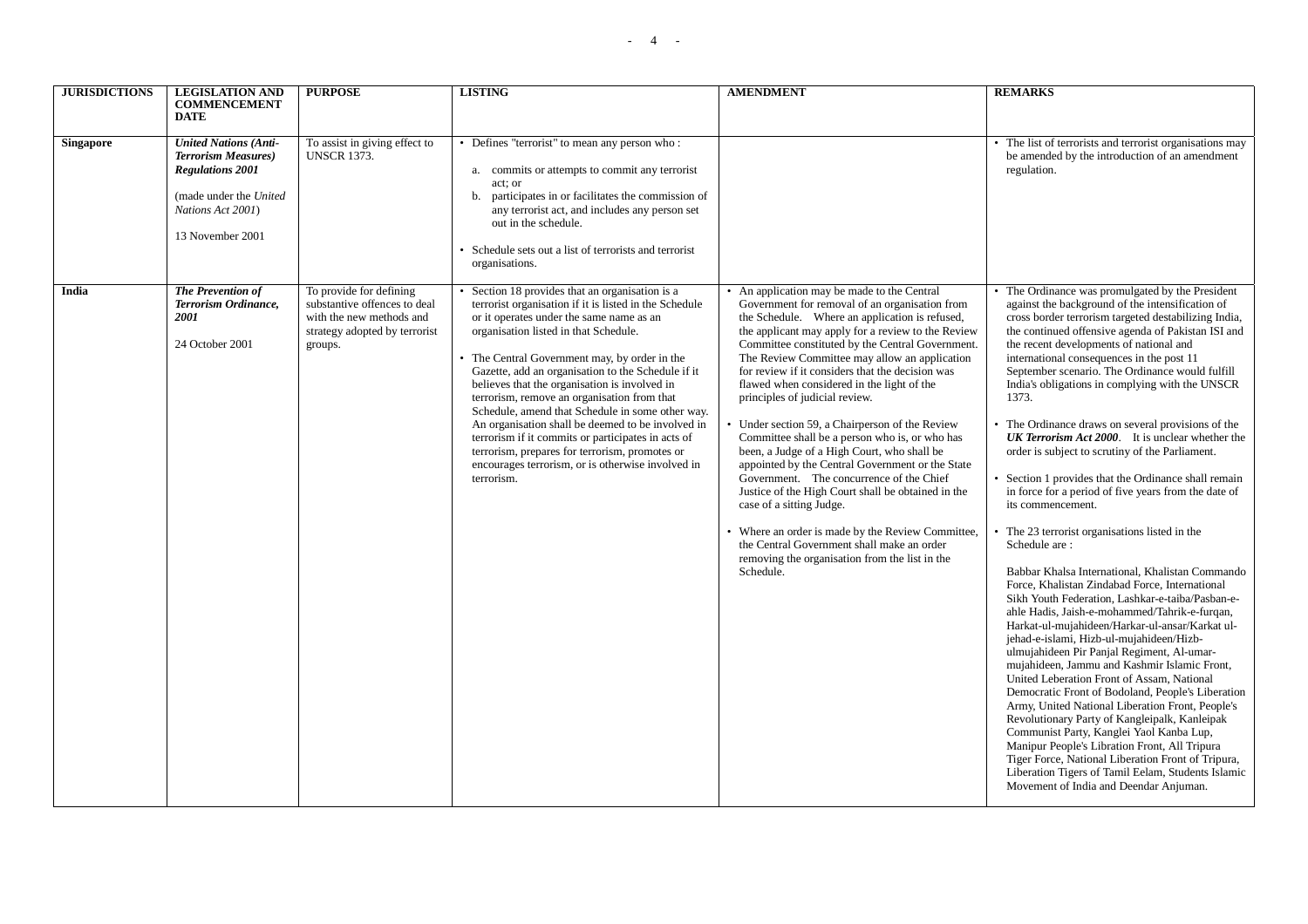| <b>JURISDICTIONS</b> | <b>LEGISLATION AND</b><br><b>COMMENCEMENT</b>                                                                                                               | <b>PURPOSE</b>                                                                                                                              | <b>LISTING</b>                                                                                                                                                                                                                                                                                                                                                                                                                                                                                                                                                                                     | <b>AMENDMENT</b>                                                                                                                                                                                                                                                                                                                                                                                                                       | <b>REMARKS</b>                                                                                                                                                                                                               |
|----------------------|-------------------------------------------------------------------------------------------------------------------------------------------------------------|---------------------------------------------------------------------------------------------------------------------------------------------|----------------------------------------------------------------------------------------------------------------------------------------------------------------------------------------------------------------------------------------------------------------------------------------------------------------------------------------------------------------------------------------------------------------------------------------------------------------------------------------------------------------------------------------------------------------------------------------------------|----------------------------------------------------------------------------------------------------------------------------------------------------------------------------------------------------------------------------------------------------------------------------------------------------------------------------------------------------------------------------------------------------------------------------------------|------------------------------------------------------------------------------------------------------------------------------------------------------------------------------------------------------------------------------|
|                      | <b>DATE</b>                                                                                                                                                 |                                                                                                                                             |                                                                                                                                                                                                                                                                                                                                                                                                                                                                                                                                                                                                    |                                                                                                                                                                                                                                                                                                                                                                                                                                        |                                                                                                                                                                                                                              |
| <b>USA</b>           | <b>Immigration and</b><br><b>Nationality Act</b><br>(As amended by the<br>Antiterrorism and<br><b>Effective Death Penalty</b><br>Act 1996<br>24 April 1996) | Section 219 of the<br><b>Immigration and</b><br><b>Nationality Act relates to the</b><br>designation of foreign<br>terrorist organizations. | • Under section 219, the Secretary of State is<br>authorized to designate an organization as a<br>foreign terrorist organization if he finds that :<br>the organization is a foreign organization;<br>the organization engages in terrorist activity;<br>b.<br>and<br>the terrorist activity of the organization<br>c.<br>threatens the security of United States<br>nationals or the national security of the United<br>States.<br>• Seven days before making a designation, the                                                                                                                  | • Under the amended section 219, an organization so<br>designated may seek judicial review in the Court<br>of Appeals for the District of Columbia Circuit.<br>• The Congress may block or revoke a designation<br>by an Act of Congress.<br>• The Secretary may revoke a designation if he finds<br>that the circumstances have changed in such<br>manner as to warrant revocation, or that national<br>security warrants revocation. | In 1997, 30 groups are designated as foreign<br>terrorist organizations. In 1999, 27 of these groups<br>were re-certified. Additions were made in 1999,<br>2000 and 2001. In 2001, 26 out of 28 groups<br>were re-certified. |
|                      |                                                                                                                                                             |                                                                                                                                             | Secretary shall by classified communication notify<br>certain members of the House of Representatives,<br>the Senate and relevant committees in writing of<br>the intent to designate, the findings and the factual<br>basis. Seven days thereafter, the Secretary shall<br>publish the designation in the Federal Register.<br>• A designation shall take effect upon publication<br>and shall be effective for all purposes for a period<br>of 2 years, subject to redesignation by the<br>Secretary for an additional 2-year period if he finds<br>that the relevant circumstances still exist. |                                                                                                                                                                                                                                                                                                                                                                                                                                        |                                                                                                                                                                                                                              |

### **II. LISTING NOT SUBJECT TO LEGISLATIVE INTERVENTION**

| <b>JURISDICTIONS</b> | <b>LEGISLATION AND</b><br><b>COMMENCEMENT</b><br><b>DATE</b>                                                                                                                                               | <b>PURPOSE</b>           | <b>LISTING</b>                                                                                                                                                                                                                           | <b>AMENDMENT</b> | <b>REMARKS</b>                                                                                                                                                                                                                                                                                                                                                                                                                                                      |
|----------------------|------------------------------------------------------------------------------------------------------------------------------------------------------------------------------------------------------------|--------------------------|------------------------------------------------------------------------------------------------------------------------------------------------------------------------------------------------------------------------------------------|------------------|---------------------------------------------------------------------------------------------------------------------------------------------------------------------------------------------------------------------------------------------------------------------------------------------------------------------------------------------------------------------------------------------------------------------------------------------------------------------|
| <b>Australia</b>     | <b>Charter of the United</b><br><b>Nations (Anti-</b><br><b>Terrorism Measures</b> )<br><b>Regulations 2001</b><br>(made under the <i>Charter</i><br>of the United Nations<br>Act 1945)<br>15 October 2001 | To implement UNSCR 1373. | • Under section $7(1)$ , the Minister for Foreign<br>Affairs must list names of "proscribed" persons or<br>entities in the Gazette if he is satisfied that any<br>such person or entity is mentioned in paragraph<br>1(c) of UNSCR 1373. |                  | • On 21 December 2001, the Minister listed the<br>names of proscribed persons and entities in the<br>Gazette. According to the joint news release by<br>the Attorney General and the Minister for Foreign<br>Affairs, the first list contains the names of<br>individuals and groups that have been linked to Al<br>Qaida, Osama bin Laden and the Taliban. The<br>second list contains the names of internationally<br>recognized foreign terrorist organisations. |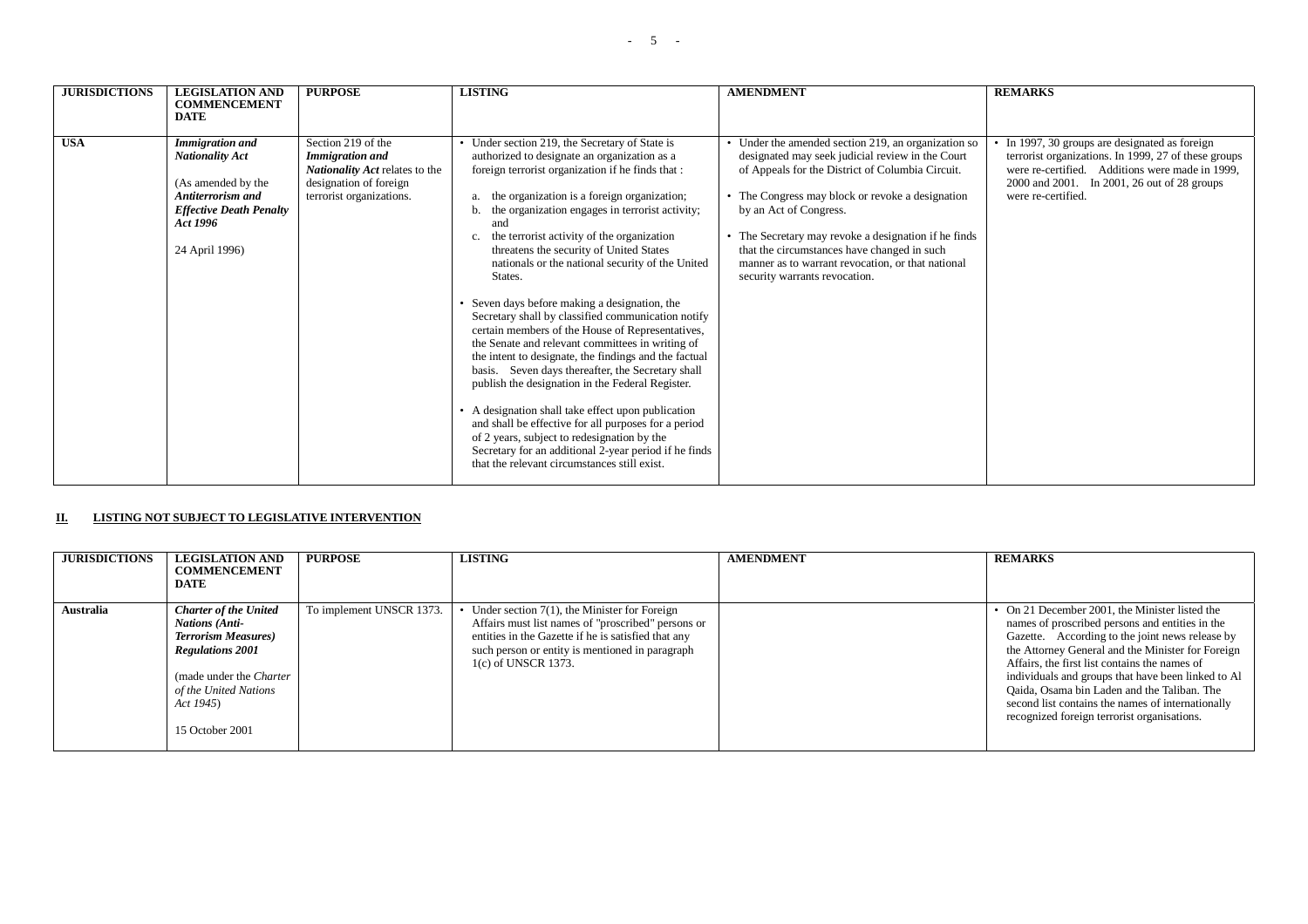| <b>JURISDICTIONS</b> | <b>LEGISLATION AND</b><br><b>COMMENCEMENT</b><br><b>DATE</b>                                                                                                                                                                                                                               | <b>PURPOSE</b>                                                                                                                                                                                        | <b>LISTING</b>                                                                                                                                                                                                                                                                                                                                                                                                                                                                                                                                                                                                                                              | <b>AMENDMENT</b> | <b>REMARKS</b>                                                                                                                                                                                                                                                                                                                                                                                                      |
|----------------------|--------------------------------------------------------------------------------------------------------------------------------------------------------------------------------------------------------------------------------------------------------------------------------------------|-------------------------------------------------------------------------------------------------------------------------------------------------------------------------------------------------------|-------------------------------------------------------------------------------------------------------------------------------------------------------------------------------------------------------------------------------------------------------------------------------------------------------------------------------------------------------------------------------------------------------------------------------------------------------------------------------------------------------------------------------------------------------------------------------------------------------------------------------------------------------------|------------------|---------------------------------------------------------------------------------------------------------------------------------------------------------------------------------------------------------------------------------------------------------------------------------------------------------------------------------------------------------------------------------------------------------------------|
| <b>Singapore</b>     | Monetary Authority of<br><b>Singapore Act</b><br>1 January 1971                                                                                                                                                                                                                            | To establish a corporation to<br>be known as the Monetary<br>Authority of Singapore and<br>to provide for the transfer to<br>the corporation of certain<br>functions and assets of the<br>Government. | Section 27A of the Act empowers the Monetary<br>Authority to issue directives to a financial<br>institution or class of financial institutions as the<br>Authority considers necessary in order to discharge<br>any obligation binding on Singapore by virtue of a<br>decision of the United Nations Security Council.                                                                                                                                                                                                                                                                                                                                      |                  | • The Authority has, pursuant to section 27A of the<br>Act, issued 5 directives to all banks and financial<br>institutions on 9 October 2001 in order to facilitate<br>the discharge of Singapore's obligations under<br>UNSCR 1373. In the definition of "designated"<br>person", it includes any person or entity as may be<br>identified, from time to time, by the Authority in<br>annexes to the directives.   |
| <b>USA</b>           | <b>Immigration</b> and<br><b>Nationality Act</b><br>(As amended by the<br><b>Uniting and</b><br><b>Strengthening America</b><br>by Providing<br><b>Appropriate Tools</b><br><b>Required to Intercept</b><br>and Obstruct Terrorism<br>(USA Patriot Act) Act<br>of 2001<br>26 October 2001) | Section 212 of the<br><b>Immigration</b> and<br>Nationality Act relates to the<br>designation of foreign<br>terrorist organizations.                                                                  | • Under section 212, a terrorist organization means<br>an organization :<br>a. designated under section 219;<br>b. otherwise designated, upon publication in the<br>Federal Register, by the Secretary of State in<br>consultation with or upon the request of the<br>Attorney General, as a terrorist organization,<br>after finding that the organization engages in<br>the activities described in that section, or that<br>the organization provides material support to<br>further terrorist activity; or<br>c. that is a group of two or more individuals,<br>whether organized or not, which engages in<br>the activities described in that section. |                  | • The USA Patriot Act contains a sunset clause to<br>the effect that the amendments shall cease to have<br>effect on 31 December 2005.                                                                                                                                                                                                                                                                              |
|                      | <b>International</b><br><b>Emergency Economic</b><br><b>Powers Act</b><br><b>National Emergencies</b><br>Act<br><b>United Nations</b><br><b>Participation Act</b><br><b>United States Code</b>                                                                                             |                                                                                                                                                                                                       |                                                                                                                                                                                                                                                                                                                                                                                                                                                                                                                                                                                                                                                             |                  | • By the <i>Executive Order on Terrorist Financing</i><br>signed on 23 September 2001, the President<br>declared a national emergency to deal with<br>terrorism and ordered that all property of the<br>foreign persons listed in the Annex to the Order<br>that are in the United States or that thereafter come<br>within the United States be blocked and that<br>transactions with these persons be prohibited. |